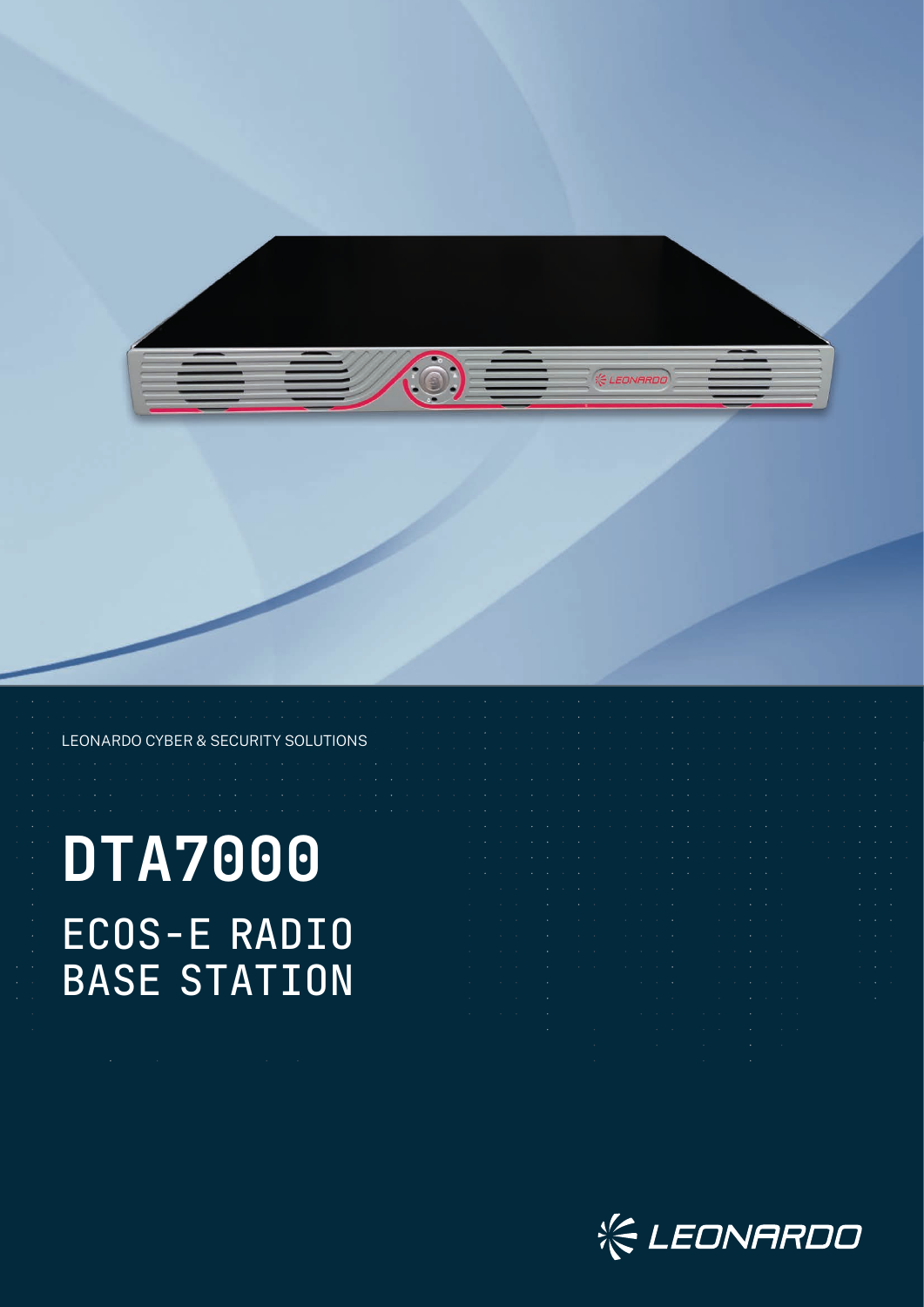**ECOS-E DTA7000** is a new step forward in Leonardo DMR radio base stations. Designed to ensure compatibility with previous generation ECOS-D systems, it features flexibility and

efficiency required by demanding PMR users.

### ECOS-E EVOLUTION IN CONTINUITY

Leonardo **ECOS-E (Extended Communications System – Enhanced)** networks are the result of a wide experience in design and deployment of digital DMR networks, both cellular and simulcast, all over the world. Distinguished by an innovative hardware architecture, **ECOS-E DTA7000** maintains leading features of ECOS-D RBS4000 radio base stations, including dynamic dual-mode capabilities, and are fully interoperable with ECOS-D equipment, supporting mixed deployments for incremental painless network evolution. ECOS-E networks can range from single-site to large cellular and simulcast networks. Simulcast can provide advantages in terms of coverage, especially in hard-to-cover areas; is a good alternative to DAS for indoor applications; requires fewer radio licenses; helps scalability, by means of adding repeaters to cover wider areas; helps redundancy in case of RBS failure.

### DTA: A NEW FLEXIBLE ARCHITECTURE

DTA is the new family of Leonardo convergent multi technology radio base stations, designed to meet and exceed the requirements of professional mobile radio systems. Complex DMR networks can be realized by combining the same building block, called DTA

carrier, that can realize a complete carrier in terms of computational power, synchronization capabilities, radio and wired interfaces.

A set of DTA carriers, specialized by uploaded software are combined to realize complex infrastructures according to network requirements.

### SINGLE HARDWARE MULTIPLE NETWORK ELEMENTS

ECOS-E architecture flexibility allows the design and deployment of DMR networks whose complexity ranges from simple Tier II simulcast up to mixed Tier II and Tier III configurations in simulcast and cellular mode: the same DTA7000 hardware with suitable configuration is used for all needed architectural elements, which are:

| Master                          | Governing the whole simulcast network implementing simulcast voting<br>algorithm                                                                                           |  |
|---------------------------------|----------------------------------------------------------------------------------------------------------------------------------------------------------------------------|--|
| Secondary master                | Coordinating mastering in large partitioned simulcast networks                                                                                                             |  |
| Backup master                   | Automatically replacing master or secondary master in case of faults                                                                                                       |  |
| Slave                           | Repeater in a simulcast network                                                                                                                                            |  |
| Master & boundary<br>clock      | Generating IEEE 1588v2 PTP (Precision Time Protocol) clock reference and<br>allowing the implementation of sophisticated and resilient clock distribution<br>architectures |  |
| <b>Embedded proxy</b><br>server | Implementing a distributed registrar allowing correct distribution of calls<br>and packets inside the network                                                              |  |
| <b>Voice Gateway</b>            | Managing connection and voice signalling to control center                                                                                                                 |  |
| IP Gateway                      | Allowing IP connection among ECOS-E networks and application servers                                                                                                       |  |
| Trunking controller             | Managing channel allocation in a DMR Tier III networks                                                                                                                     |  |



DTA7000 single carrier with slide guides for cabinet (rear view)

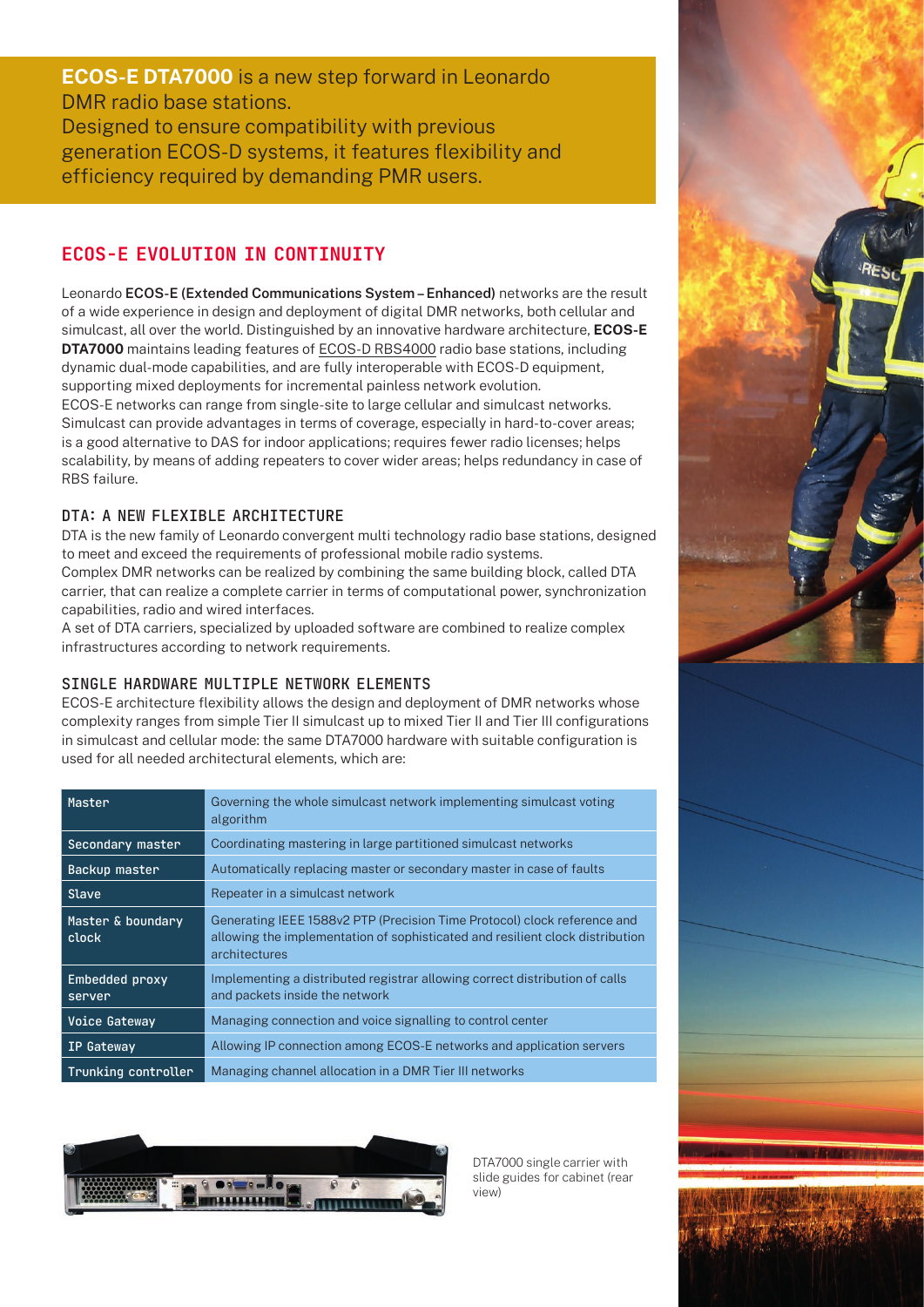

Availability, maintanability and ease of use of ECOS-E networks are ensured by a combination of hardware characteristics and architectural features that allow to implement effective and robust professional networks solutions:

- **•** Robust DMR protocols with error correcting codes and errorless message delivery
- **•** Intrinsic link redundancy of IP connections and automated link redundancy management
- **•** Event-based redundancy management with automated elements and network reconfiguration
- **•** Increased security thanks to mobile terminal authentication and communications encryption
- **•** Remote firmware upgrade, SNMP management and eased maintenance thanks to modular approach
- **•** Embedded cyber security with cyber agent and embedded firewall.

### SIGNAL PROCESSING EFFECTIVENESS: SIMULCAST MADE EASY

ECOS-E DTA7000 takes advantage of several techniques to address equalization, synchronization and delay management issues that may affect correct signal distribution especially in simulcast environment:

- **•** Powerful DSP-based design helping to solve the typical technical issues of simulcast configuration and allowing deployment of complex configurations
- **•** Bi-directional auto-adaptive digital equalization allowing to compensate amplitude and phase distortions on the whole signal bandwidth
- **•** Network and base station synchronization by means of GPS/Galileo or a master-generated reference
- **•** Remotely or locally controlled delay compensation.

## MAIN CHARACTERISTICS

- **•** 19" Rack mountable chassis, 1U
- **•** Operating in VHF (136-174 MHz) or UHF (380-470 MHz)
- **•** RBS and stand-alone repeater mode of operation:
	- **•** Conventional analog FM only
	- **•** Digital DMR conventional Tier II only
	- **•** Real-time automatic dual-mode conventional analog FM / Digital DMR Tier II with priority mode setting.
- **•** Digital DMR Trunking Tier III (with embedded trunking controller)
- **•** Native simulcast support:
	- **•** Multi-site simulcast support: available for both conventional and trunking operations: **−** Simulcast Master, Sub-Master, Slave mode within the same HW and SW (virtually no limits in the number of RBS per simulcast channel)
		- **−** Reliable fall-back mode: Slave in-cabinet repeating and Backup Master automatic reconfiguration
		- **−** Synchronization: GPS/Galileo and/or Precise Time Protocol IEEE 1588v2 with fallback mode
		- **−** Voting: analog FM and digital DMR best-in-class voting
		- **−** Auto Adaptive Technology (A2T): each RBS "adapts" itself to the time and frequency response of the backbone and automatically compensates time variant differences
		- **−** Multiple-link support: IP (SoIP Simulcast over IP technology) and 4W+E&M link interfaces
		- **−** Redundant link management between RBSs (IP and 4W+E&M).
- **•** Embedded AMBE+2 vocoder for DMR Tier II clear or encrypted (ARC4) voice communications from a local audio/console port.
- **•** Enhanced security:
	- **•** Cyber agent
	- **•** User authentication features.
- **•** Embedded IP Gateway, to interface with data servers
- **•** Embedded VoIP console interface, either DMR Association AIS, AISIP or SIP standard
	- **•** 4W+E&M interface for analog audio console with configurable audio equalizer.